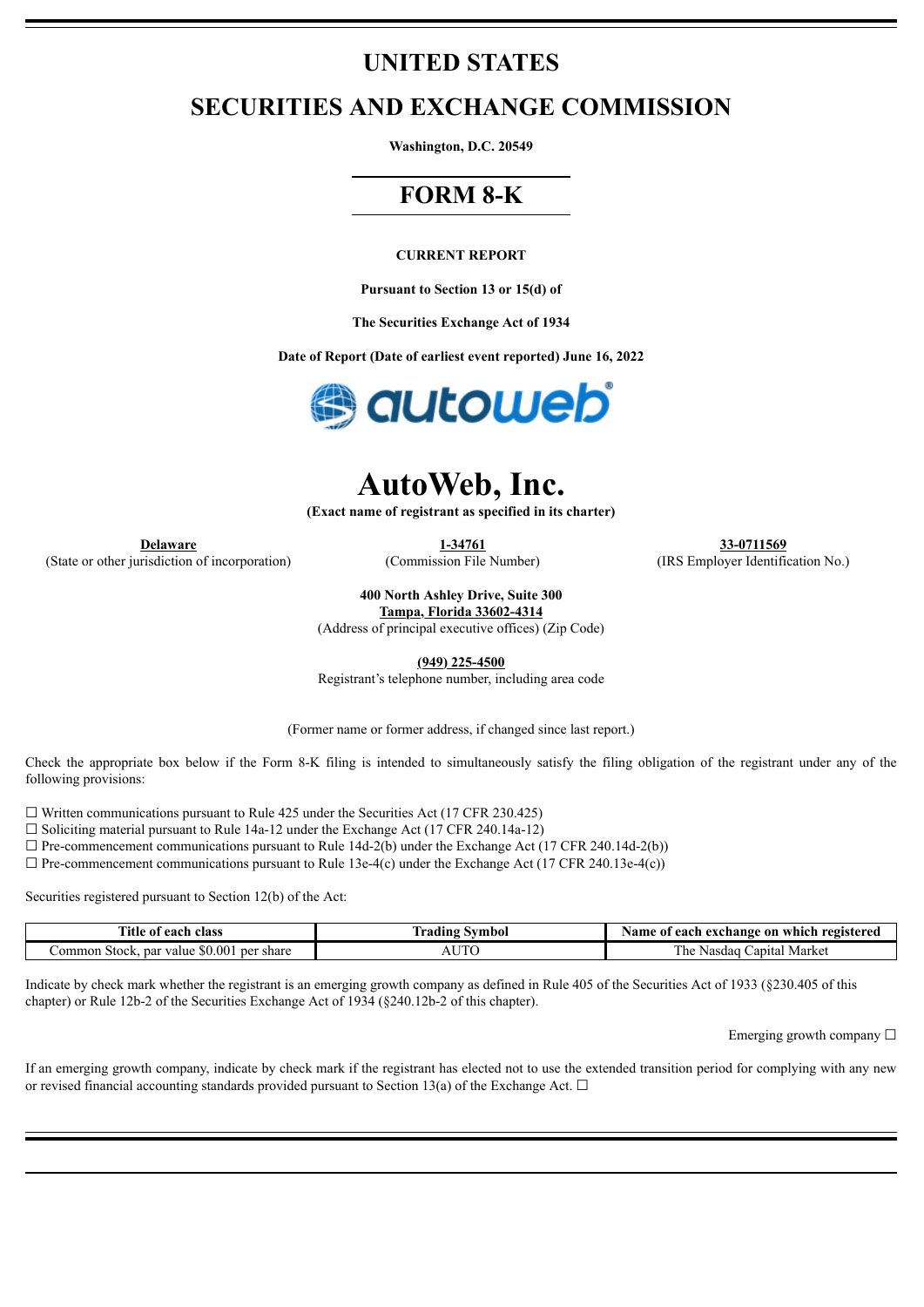#### Item 5.02 Departure of Directors or Certain Officers; Election of Directors; Appointment of Certain Officers; Compensatory Arrangements **of Certain Officers.**

In light of the previously reported resignations of Chan Galbato and Michael Carpenter from the Board of Directors ("**Board**") of AutoWeb, Inc. ("**Company**"), and in order to maintain compliance with Nasdaq corporate governance rules relating to the independence of directors on the Board and its Audit, Compensation and Corporate Governance and Nominations Committees, following the Company's 2022 Annual Meeting of Stockholders on June 16, 2022 ("**Annual Meeting**") the Board reappointed Michael J. Fuchs to the Board as a Class III director, effective immediately. Mr. Fuchs' term as a Class III Director will expire at the Company's annual meeting of stockholders in 2025. Mr. Fuchs was also reappointed as a member of the Board's Audit Committee, Compensation Committee, Corporate Governance and Nominations Committee and 2022 Special Committee. Mr. Fuchs was also reappointed as the Chairman of the Board and Chairman of the Corporate Governance and Nominations Committee. Mr. Fuchs served as a member of the Board from September 1996 until the Annual Meeting. As previously reported, in connection with a reduction in the number of authorized directors on the Board, the Board decided not to nominate Mr. Fuchs for re-election as a member of the Board at the Annual Meeting. This decision was made prior to the resignations of Messrs. Galbato and Carpenter.

Since May 2001, Mr. Fuchs has been engaged in private investing for his own behalf. From November 2000 to May 2001, Mr. Fuchs was Chief Executive Officer of MyTurn.com, Inc. and was Interim Chief Executive Officer from April 2000 to October 2000. Mr. Fuchs was a consultant from November 1995 to April 2000. Mr. Fuchs was also Chairman and Chief Executive Officer of Home Box Office, a division of TimeWarner Entertainment Company, L.P., a leading pay-television company, from October 1984 until November 1995, and Chairman and Chief Executive Officer of Warner Music Group, a division of Time Warner Inc., from May 1995 to November 1995. Mr. Fuchs holds a B.A. Degree from Union College and a J.D. Degree from the New York University School of Law. Mr. Fuchs, age 77, was a significant early investor in the Company.

Mr. Fuchs will participate in the standard compensation arrangements for the Company's non-employee directors, as disclosed in the section entitled "Executive Compensation-*Director Compensation*" in the Company's most recent proxy statement for the Annual Meeting, filed with the Securities Exchange Commission April 21, 2022 (SEC File No.001-34761), the description of which is incorporated herein by reference. On June 16, 2022, the Company and Mr. Fuchs reentered into a Company-standard indemnification agreement for non-employee directors.

#### **Item 5.03 Amendments to Articles of Incorporation or Bylaws; Change in Fiscal Year**

Following the Annual Meeting on June 16, 2022, the Board approved an amendment ("**Bylaw Amendment No. 3**") to Section 3.02 of the Company's Seventh Amended and Restated Bylaws to increase the number of authorized directors on the Board from five (5) to six (6) members. Bylaw Amendment No. 3 became effective immediately, and as reported in Item 5.02 of this Current Report on Form 8-K, Mr. Fuchs was reappointed to the Board to fill the position created by the increase in the authorized number of directors by reason of Bylaw Amendment No. 3.

#### **Item 5.07 Submission of Matters to a Vote of Security Holders.**

The Annual Meeting was held on June 16, 2022, at the principal executive office of the Company. A total of 8,630,597 shares of the Company's Common Stock, par value \$0.001 per share, were present or represented by proxy at the Annual Meeting, representing 61.4% of the Company's shares outstanding as of April 20, 2022, the record date for the Annual Meeting.

Set forth below are brief descriptions of each of the three proposals voted upon by stockholders at the Annual Meeting and the final voting results for each such proposal. The Company's stockholders approved the director nominee for election as a Class III Director under Proposal 1 and approved both Proposals 2 and 3.

**Proposal 1.** Election of one Class III Director of the Company to hold office until the 2025 Annual Meeting of Stockholders and until the election and qualification of such director's successor:

| <b>Director</b><br>dominees | $\mathbf{r}$<br>√otes<br>For | $\mathbf{r}$<br>Withheld<br>⁄ otes | Votes<br>Non-<br>Broker                   |
|-----------------------------|------------------------------|------------------------------------|-------------------------------------------|
| Janet<br>hompson<br>M.      | 400                          | .410<br>76                         | $\overline{\phantom{a}}$<br>$^{\wedge}$ 1 |

**Proposal 2.** Approval of the Company's 2022 Equity Incentive Plan:

| $ -$<br>/atas<br>ו הי | ./atas          | $ -$<br><b>\bstained</b><br>votes | Votes<br>. A M<br>Krokor |
|-----------------------|-----------------|-----------------------------------|--------------------------|
| --                    | 20 <sub>0</sub> | $.$ 00 $^{\prime}$                | $\pi$ <sup>-</sup>       |
| --                    | .               | 04.                               | $\circ$                  |

**Proposal 3**. Ratification of the appointment of Moss Adams LLP as the Company's independent registered public accounting firm for 2022:

| /otes<br>√∩r | $\sqrt{2}$<br>60100 | $\lambda$ otoc<br>hetoined | $ -$<br>Votes<br>ا ۱^ m<br><b>LUMBRAM</b> |
|--------------|---------------------|----------------------------|-------------------------------------------|
|              | -14<br>$\sim$       | 11 <sup>7</sup>            | N/A                                       |

#### **Item 9.01 Financial Statements and Exhibits.**

d. Exhibits

- [3.1](#page-3-0) Amendment Number 3 to Seventh Amended and Restated Bylaws of AutoWeb, Inc.
- 104 Cover Page Interactive Data File (formatted as inline XBRL)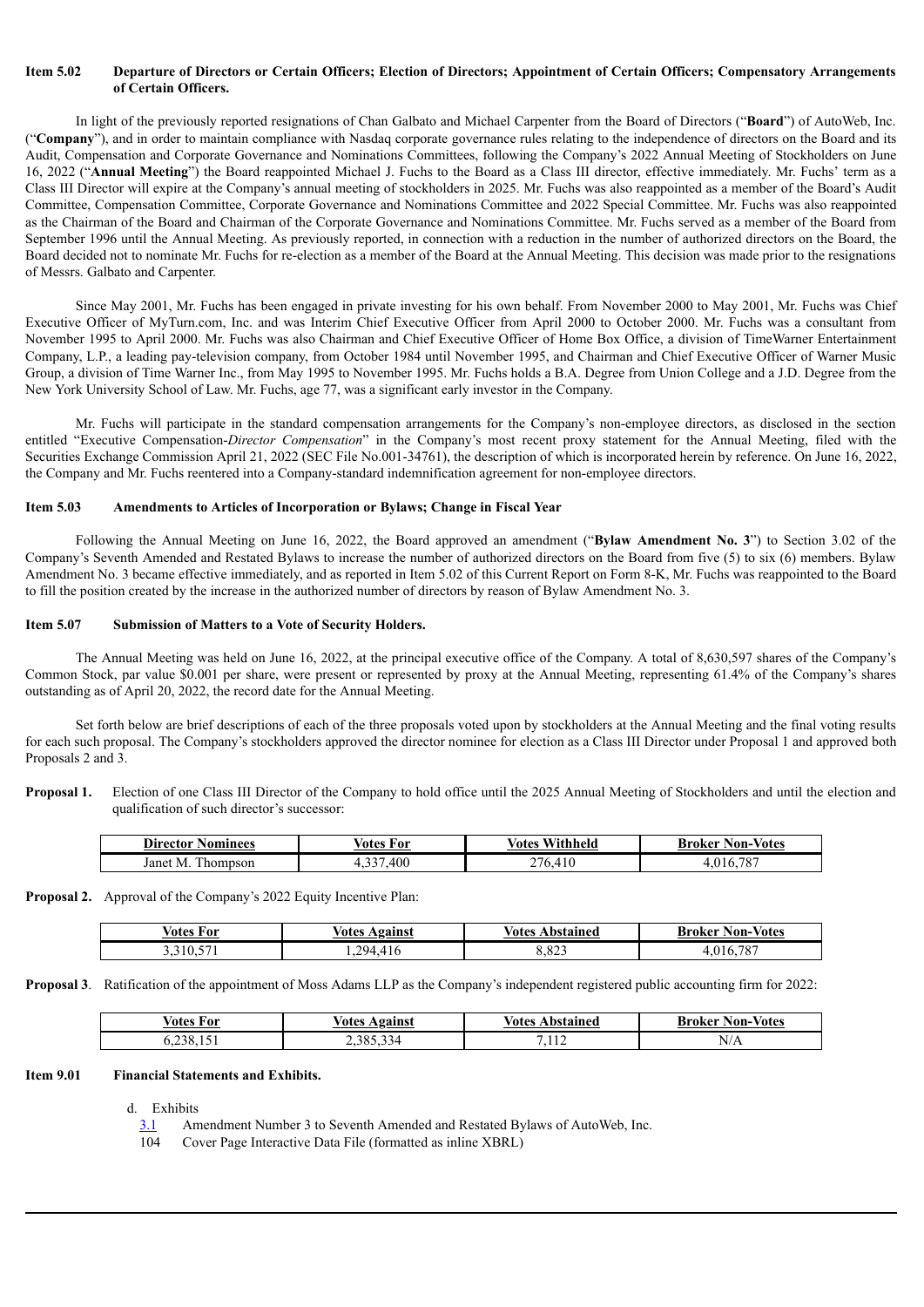#### **SIGNATURES**

Pursuant to the requirements of the Securities Exchange Act of 1934, the registrant has duly caused this report to be signed on its behalf by the undersigned hereunto duly authorized.

Date: June 21, 2022

AUTOWEB, INC.

By: /s/ Glenn E. Fuller Glenn E. Fuller Executive Vice President, Chief Legal Officer and Secretary